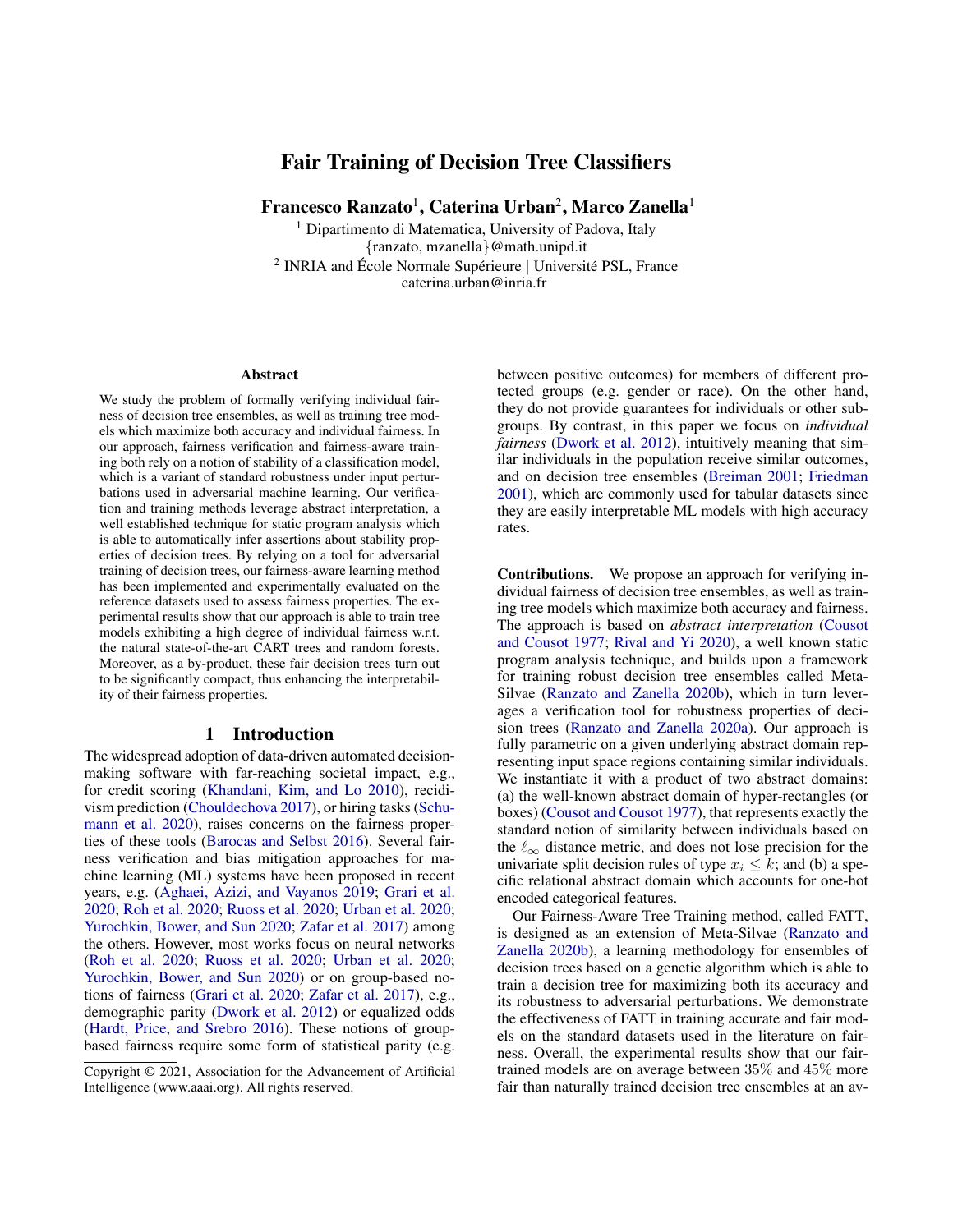erage cost of −3.6% of accuracy. Moreover, it turns out that our tree models are orders of magnitude more compact and thus more interpretable. Finally, we show how our models can be used as "hints" for setting the size and shape hyperparameters (i.e., maximum depth and minimum number of samples per leaf) when training standard decision tree models. As a result, this hint-based strategy is capable to output models that are about  $20\%$  more fair and just about  $1\%$  less accurate than standard models.

Related Work. The most related work to ours is by Aghaei et al. [\(Aghaei, Azizi, and Vayanos](#page-6-2) [2019\)](#page-6-2), Raff et al. [\(Raff, Sylvester, and Mills](#page-7-15) [2018\)](#page-7-15) and Ruoss et al. [\(Ruoss](#page-7-4) [et al.](#page-7-4) [2020\)](#page-7-4).

By relying on the mixed-integer optimization learning approach by Bertsimas and Dunn [\(Bertsimas and Dunn](#page-6-4) [2017\)](#page-6-4), Aghaei et al. [\(Aghaei, Azizi, and Vayanos](#page-6-2) [2019\)](#page-6-2) put forward a framework for training fair decision trees for classification and regression. The experimental evaluation shows that this approach mitigates unfairness as modeled by their notions of disparate impact and disparate treatment at the cost of a significantly higher training computational cost. Their notion of disparate treatment is distance-based and thus akin to individual fairness with respect to the nearest individuals *in a given dataset* (e.g., the k-nearest individuals). In contrast, we consider individual fairness with respect to the nearest individuals *in the input space* (thus, also individuals that are not necessarily part of a given dataset).

Raff et al. [\(Raff, Sylvester, and Mills](#page-7-15) [2018\)](#page-7-15) propose a regularization-based approach for training fair decision trees as well as fair random forests. They consider both group fairness as well as individual fairness with respect to the knearest individuals in a given dataset, similarly to Aghaei et al. [\(Aghaei, Azizi, and Vayanos](#page-6-2) [2019\)](#page-6-2). In their experiments they use a subset of the datasets that we consider in our evaluation (i.e., the Adult, German, and Health datasets). Our fair models have higher accuracy than theirs (i.e., between 2% and 5.5%) for all but one of these datasets (i.e., the Health dataset). Interestingly, their models (in particular those with worse accuracy than ours) often have accuracy on par with a constant classifier due to the highly unbalanced label distribution of the datasets (cf. Table [1\)](#page-4-0).

Finally, Ruoss et al. [\(Ruoss et al.](#page-7-4) [2020\)](#page-7-4) have proposed an approach for learning individually fair data representations and training neural networks (rather than decision tree ensembles as we do) that satisfy individual fairness with respect to a given similarity notion. We use the same notions of similarity in our experiments (cf. Section [6.1\)](#page-4-1).

## 2 Background

Given an input space  $X \subseteq \mathbb{R}^d$  of numerical vectors and a finite set of labels  $\mathcal{L} = \{y_1, \ldots, y_m\}$ , a classifier is a function  $C: X \to \wp_+(\mathcal{L})$ , where  $\wp_+(\mathcal{L})$  is the set of nonempty subsets of  $\mathcal{L}$ , which associates at least one label to every input in X. A training algorithm takes as input a dataset  $D \subseteq X \times \mathcal{L}$ and outputs a classifier  $C: X \to \wp_+(\mathcal{L})$  which optimizes some objective function, such as the Gini index or the information gain for decision trees.

Categorical features can be converted into numerical ones through one-hot encoding, where a single feature with  $k$  possible distinct categories  $\{c_1, ..., c_k\}$  is replaced by k new binary features with values in  $\{0, 1\}$ . Then, each value  $c_i$  of the original categorical feature is represented by a bit-value assignment to the new  $k$  binary features in which the  $j$ -th feature is set to 1 (and the remaining  $k - 1$  binary features are set to 0).

Classifiers can be evaluated and compared through several metrics. Accuracy on a test set is a basic metric: given a ground truth test set  $T \subseteq X \times \mathcal{L}$ , the accuracy of C on T is  $acc_T(C) \triangleq |\{(x, y) \in T \mid C(x) = \{y\}\}|/|T|$ . However, according to a growing belief [\(Goodfellow, McDaniel, and](#page-7-16) [Papernot](#page-7-16) [2018\)](#page-7-16), accuracy is not enough in machine learning, since robustness to adversarial inputs of a ML classifier may significantly affect its safety and generalization properties [\(Carlini and Wagner](#page-6-5) [2017;](#page-6-5) [Goodfellow, McDaniel, and](#page-7-16) [Papernot](#page-7-16) [2018\)](#page-7-16). Given an input perturbation modeled by a function  $P: X \to \varphi(X)$ , a classifier  $C: X \to \varphi_+(\mathcal{L})$ is *stable* [\(Ranzato and Zanella](#page-7-14) [2020a\)](#page-7-14) on the perturbation  $P(x)$  of  $x \in X$  when C consistently assigns the same label(s) to every attack ranging in  $P(x)$ , i.e.,

$$
\mathrm{stable}(C,\boldsymbol{x},P) \stackrel{\triangle}{\leftrightarrow} \forall \boldsymbol{x}' \in P(\boldsymbol{x}) \colon C(\boldsymbol{x}') = C(\boldsymbol{x}).
$$

When the sample  $x \in X$  has a ground truth label  $y_x \in \mathcal{L}$ , robustness of C on x boils down to stability stable( $C, \mathbf{x}, P$ ) together with correct classification  $C(\mathbf{x}) = \{y_x\}.$ 

We consider standard classification decision trees commonly referred to as CARTs (Classification And Regression Trees) [\(Breiman et al.](#page-6-6) [1984\)](#page-6-6). A decision tree  $t: X \rightarrow \varphi_+(\mathcal{L})$  is defined inductively. A base tree t is a single leaf  $\lambda$  storing a frequency distribution of labels for the samples of the training dataset, hence  $\lambda \in$  $[0, 1]^{|\mathcal{L}|}$ , or, equivalently,  $\lambda: \mathcal{L} \rightarrow [0, 1]$ . Some algorithmic rule converts this frequency distribution into a set of labels, typically as  $\arg \max_{y \in \mathcal{L}} \lambda(y)$ . A composite tree t is  $\gamma(\text{split}, t_l, t_r)$ , where  $\text{split} : X \to \{\text{tt}, \text{ff}\}\$ is a Boolean split criterion for the internal parent node of its left and right subtrees  $t_l$  and  $t_r$ ; thus, for all  $x \in X$ ,  $t(x) \triangleq$ if  $split(x)$  then  $t_l(x)$  else  $t_r(x)$ . Although split rules can be of any type, most decision trees employ univariate hard splits of type  $split(\mathbf{x}) \triangleq \mathbf{x}_i \leq k$  for some feature  $i \in [1, d]$ and threshold  $k \in \mathbb{R}$ .

Tree ensembles, also known as forests, are sets of decision trees which together contribute to formulate a unique classification output. Training algorithms as well as methods for computing the final output label(s) vary among different tree ensemble models. Random forests (RFs) [\(Breiman](#page-6-3) [2001\)](#page-6-3) are a major instance of tree ensemble where each tree of the ensemble is trained independently from the other trees on a random subset of the features. Gradient boosted decision trees (GBDT) [\(Friedman](#page-7-10) [2001\)](#page-7-10) represent a different training algorithm where an ensemble of trees is incrementally build by training each new tree on the basis of the data samples which are mis-classified by the previous trees. For RFs, the final classification output is typically obtained through a voting mechanism (e.g., majority voting), while GBDTs are usually trained for binary classification problems and use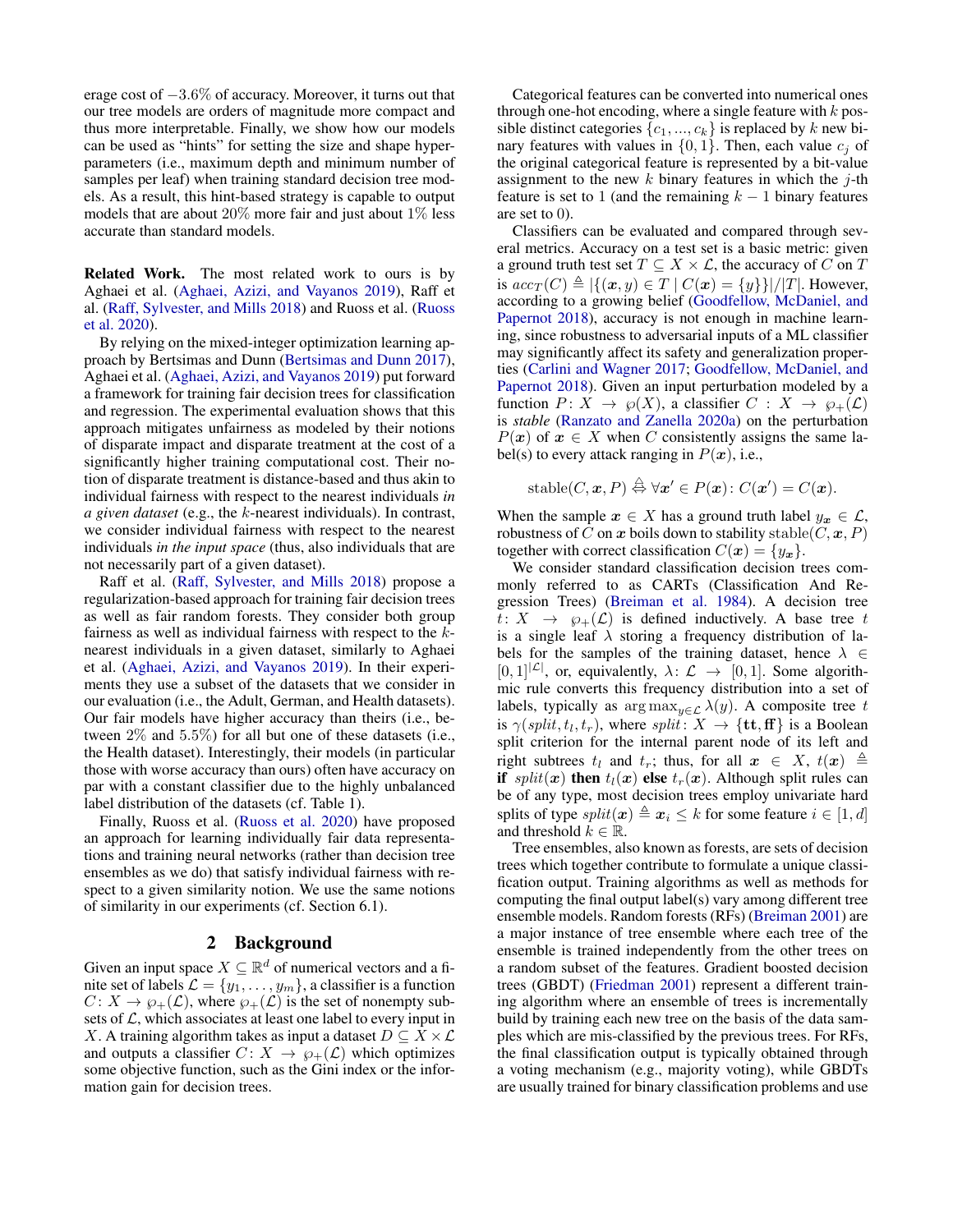some binary reduction scheme, such as one-vs-all or one-vsone, for multi-class classification.

## 3 Individual Fairness

Dwork et al. [\(Dwork et al.](#page-7-8) [2012\)](#page-7-8) define *individual fairness* as "the principle that two individuals who are similar with respect to a particular task should be classified similarly". They formalize this notion as a Lipschitz condition of the classifier, which requires that any two individuals  $x, y \in X$  whose distance is  $\delta(x, y) \in [0, 1]$  map to distributions  $D_x$  and  $D_y$ , respectively, such that the statistical distance between  $D_x$  and  $D_y$  is at most  $\delta(x, y)$ . The intuition is that the output distributions for  $x$  and  $y$  are indistinguishable up to their distance  $\delta(x, y)$ . The distance metric  $\delta: X \times X \to \mathbb{R}_{\geq 0}$  is problem specific and satisfies the basic axioms  $\delta(x, y) = \delta(y, x)$  and  $\delta(x, x) = 0$ .

By following Dwork et al's standard definition [\(Dwork](#page-7-8) [et al.](#page-7-8) [2012\)](#page-7-8), we consider a classifier  $C: X \rightarrow \wp_+(\mathcal{L})$  to be fair when C outputs the same set of labels for every pair of individuals  $x, y \in X$  which satisfy a similarity relation  $S \subseteq X \times X$ . Thus, S can be derived from a distance  $\delta$ as  $(x, y) \in S \stackrel{\triangle}{\leftrightarrow} \delta(x, y) \le \epsilon$ , where  $\epsilon \in \mathbb{R}$  is a threshold of similarity. In order to estimate a fairness metric for a classifier  $C$ , we count how often  $C$  is fair on sets of similar individuals ranging into a test set  $T \subseteq X \times \mathcal{L}$ :

$$
fair_T(C) \triangleq \frac{|\{(\boldsymbol{x}, y) \in T \mid \operatorname{fair}(C, \boldsymbol{x}, S)\}|}{|T|}
$$
 (1)

where  $\text{fair}(C, x, S)$  is defined as follows:

**Definition 3.1 (Individual Fairness).** A classifier  $C: X \rightarrow$  $\varphi_+(\mathcal{L})$  is *fair* on an input sample  $x \in X$  with respect to a similarity relation  $S \subseteq X \times X$ , denoted by fair $(C, x, S)$ , when  $\forall x' \in X : (\boldsymbol{x}, \boldsymbol{x}') \in S \Rightarrow C(\boldsymbol{x}') = C(\boldsymbol{x})$ .  $\Box$ 

Hence, fairness for a similarity relation  $S$  boils down to stability on the perturbation  $P_S(\boldsymbol{x}) \triangleq \{ \boldsymbol{x}' \in X \mid (\boldsymbol{x}, \boldsymbol{x}') \in$ S}, namely, for all  $x \in X$ ,

<span id="page-2-0"></span>
$$
fair(C, x, S) \Leftrightarrow stable(C, x, P_S)
$$
 (2)

Let us remark that fairness is orthogonal to accuracy since it does not depend on the correctness of the label assigned by the classifier, so that that training algorithms that maximize accuracy-based metrics do not necessarily achieve fair models. Thus, this is also the case of a natural learning algorithm for CART trees and RFs, that locally optimizes split criteria by measuring entropy or Gini impurity, which are both indicators of the correct classification of training data.

It is also worth observing that fairness is monotonic with respect to the similarity relation, meaning that

<span id="page-2-1"></span>
$$
fair(C, x, S) \land S' \subseteq S \implies fair(C, x, S') \tag{3}
$$

We will exploit this monotonicity property, since this implies that, on one hand, fair classification is preserved for smaller similarity relations and, on the other hand, fairness verification and fair training is more challenging for larger similarity relations.

## 4 Verifying Fairness

As individual fairness is equivalent to stability, individual fairness of decision trees can be verified by Silva [\(Ranzato](#page-7-14) [and Zanella](#page-7-14) [2020a\)](#page-7-14), an abstract interpretation-based algorithm for checking stability properties of decision tree ensembles.

### 4.1 Verification by Silva

Silva performs a static analysis of an ensemble of decision trees in a so-called abstract domain A that approximates properties of real vectors, meaning that each abstract value  $a \in A$  represents a set of real vectors  $\gamma(a) \in \wp(\mathbb{R}^d)$ . Silva approximates an input region  $P(x) \in \wp(\mathbb{R}^d)$  for an input vector  $x \in \mathbb{R}^d$  by an abstract value  $a \in A$  such that  $P(x) \subseteq \gamma(a)$  and for each decision tree t, it computes an over-approximation of the set of leaves of  $t$  that can be reached from some vector in  $\gamma(a)$ . This is computed by collecting the constraints of split nodes for each rootleaf path, so that each leaf  $\lambda$  of t stores the minimum set of constraints  $C_{\lambda}$  which makes  $\lambda$  reachable from the root of t. It is then checked if this set of constraints  $C_{\lambda}$  can be satisfied by the input abstract value  $a \in A$ : this check is denoted by  $a \models^? C_\lambda$  and its *soundness* requirement means that if some input sample  $z \in \gamma(a)$  may reach the leaf  $\lambda$ then  $a \models C_\lambda$  must necessarily hold. When  $a \models C_\lambda$  holds the leaf  $\lambda$  is marked as reachable from a. For example, if  $C_{\lambda} = \{x_1 \leq 2, \neg(x_1 \leq -1), x_2 \leq -1\}$  then an abstract value such as  $\langle x_1 \leq 0, x_2 \leq 0 \rangle$  satisfies  $C_\lambda$  while a relational abstract value such as  $x_1 + x_2 = 4$  does not. This over-approximation of the set of leaves of  $t$  reachable from a allows us to compute a set of labels, denoted by  $t^A(a) \in \wp_+(\mathcal{L})$  which is an over-approximation of the set of labels assigned by t to all the input vectors ranging in  $\gamma(a)$ , i.e.,  $\bigcup_{\mathbf{z}\in\gamma(a)}t(\mathbf{z})\subseteq t^A(a)$  holds. Thus, if  $P(\mathbf{x})\subseteq\gamma(a)$  and  $t^A(a) = t(x)$  then t is stable on  $P(x)$ .

For standard classification trees with hard univariate splits of type  $x_i \leq k$ , we will use the well-known hyper-rectangle abstract domain HR whose abstract values for vectors  $x \in$  $\mathbb{R}^d$  are of type

$$
h = \langle \boldsymbol{x}_i \in [l_1, u_1], \dots, \boldsymbol{x}_d \in [l_d, u_d] \rangle \in \text{HR}_d
$$

where lower and upper bounds  $l, u \in \mathbb{R} \cup \{-\infty, +\infty\}$  with  $l \leq u$  (more on this abstract domain can be found in [\(Ri](#page-7-12)[val and Yi](#page-7-12) [2020\)](#page-7-12)). Thus,  $\gamma(h) = \{x \in \mathbb{R}^d \mid \forall i. l_i \leq$  $x_i \leq u_i$ . The hyper-rectangle abstract domain guarantees that for each leaf constraint  $C_{\lambda}$  and  $h \in HR$ , the check  $h \models^{?} C_{\lambda}$  is (sound and) *complete*, meaning that  $h \models C_{\lambda}$ holds iff there exists some input sample in  $\gamma(h)$  reaching  $\lambda$ . This completeness property therefore entails that the set of labels  $t^{\text{HR}}(h)$  computed by this analysis coincides exactly with the set of classification labels computed by  $t$  for all the samples in  $\gamma(h)$ , so that for the  $\ell_{\infty}$ -based perturbation such that  $P_{\infty}(x) = \gamma(h)$  then it turns out that t is stable on  $P_{\infty}(\boldsymbol{x})$  iff  $t^{\text{HR}}(h) = t(\boldsymbol{x})$  holds.

In order to analyse a forest  $F$  of trees, Silva reduces the whole forest to a single tree  $t_F$ , by stacking every tree  $t \in F$ on top of each other, i.e., each leaf becomes the root of the next tree in  $F$ , where the ordering of this unfolding operation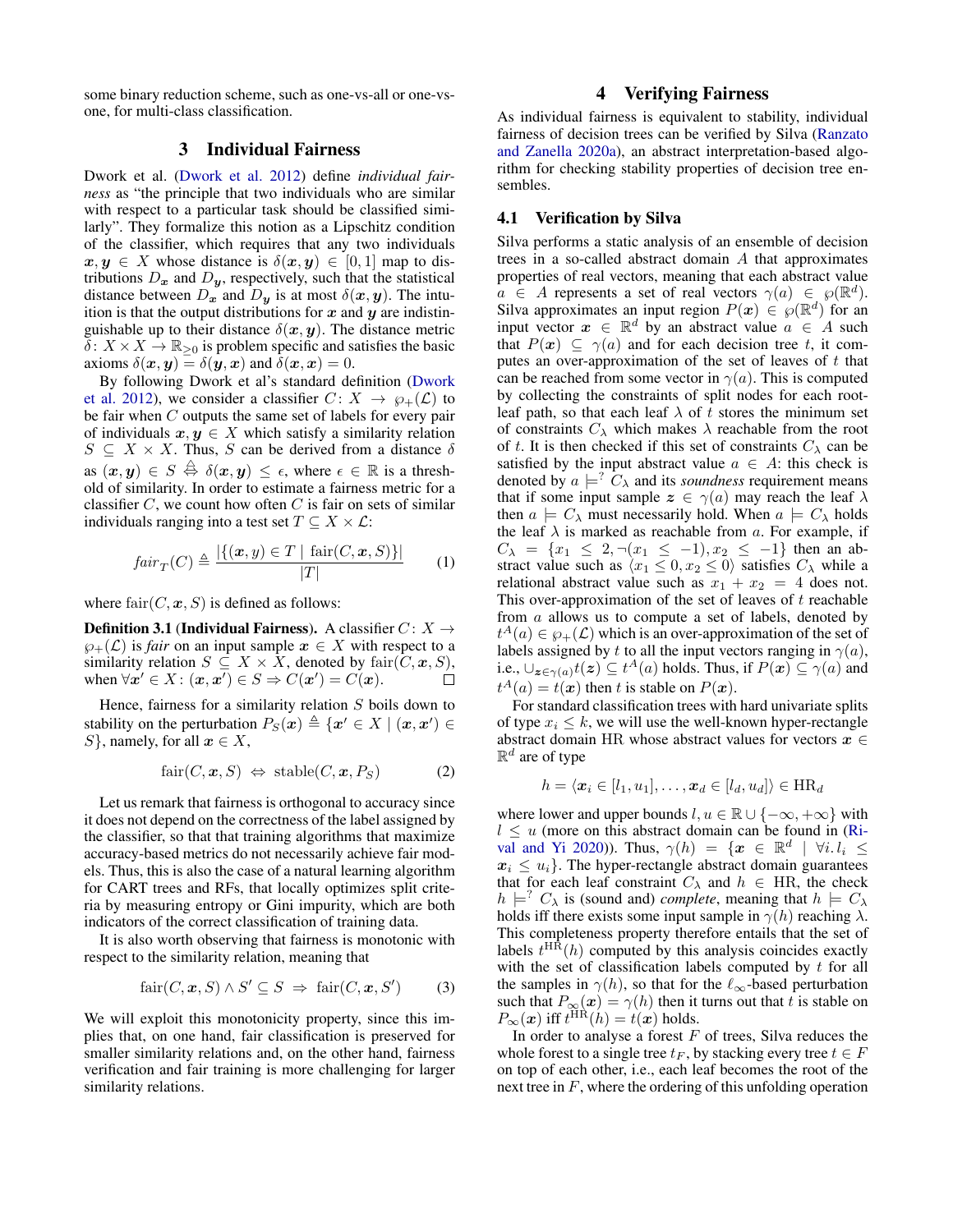does not matter. Then, each leaf  $\lambda$  of this huge single tree  $t_F$ collects all the constraints of the leaves in the path from the root of  $t_F$  to  $\lambda$ . Since this stacked tree  $t_F$  suffers from a combinatorial explosion of the number of leaves, Silva deploys a number of optimisation strategies for its analysis. Basically, Silva exploits a best-first search algorithm to look for a pair of input samples in  $\gamma(a)$  which are differently labeled, hence showing instability. If one such instability counterexample can be found then instability is proved and the analysis terminates, otherwise stability is proved. Also, Silva allows to set a safe timeout which, when met, stops the analysis and outputs the current sound over-approximation of labels.

#### 4.2 Verification with One-Hot Enconding

As described above, the soundness of Silva guarantees that no true reachable leaf is missed by this static analysis. Moreover, when the input region  $P(x)$  is defined by the  $\ell_{\infty}$  norm and the static analysis is performed using the abstract domain of hyper-rectangles HR, Silva is also complete, meaning that no false positive (i.e., a false reachable leaf) can occur. However, that this is not true anymore when dealing with classification problems involving some categorical features.



The diagram above depicts a toy forest  $F$  consisting of two trees  $t_1$  and  $t_2$ , where left/right branches are followed when the split condition is false/true. Here, a categorical feature *color*  $\in$  {*white*, *black*} is one-hot encoded by  $color_{white}$ ,  $color_{black} \in \{0,1\}$ . Since colors are mutually exclusive, every white individual in the input space, i.e.  $color_{white}$  = 1, *color*<sub>black</sub> = 0, will be labeled as  $\ell_1$  by both trees. However, by running the stability analysis on the hyper-rectangle  $\langle color_{white} \in [0,1], color_{black} \in [0,1] \rangle$ , Silva would mark the classifier as unstable because there exists a sample in  $[0, 1]^2$  whose output is  $\{\ell_1, \ell_2\} \neq \{\ell_1\}$  $F(color_{white} = 1, color_{black} = 0)$ . This is due to the point  $(0, 0) \in [0, 1]^2$  which is a feasible input sample for the analysis, although it does not represent any actual individual in the input space. In fact,  $t_1(0, 0) = \{\ell_2\}$  and  $t_2(0, 0) = \{\ell_1\},\$ so that by a majority voting  $F(0, 0) = \{\ell_1, \ell_2\}$ , thus making F unstable (i.e., unfair) on  $(1, 0)$  (i.e., on white individuals).

To overcome this issue, we instantiate Silva to an abstract domain which is designed as a reduced product (more details on reduced products can be found in [\(Rival and Yi](#page-7-12) [2020\)](#page-7-12)) with a relational abstract domain keeping track of the relationships among the multiple binary features introduced by one-hot encoding a categorical feature. More formally, this relational domain maintains the following two additional constraints on the k features  $x_1^c, ..., x_k^c$  introduced by one-hot encoding a categorical variable  $x^c$  with k distinct values:

1. the possible values for each  $x_i^c$  are restricted to  $\{0, 1\}$ ;

2. the sum of all 
$$
x_i^c
$$
 must satisfy  $\sum_{i=1}^k x_i^c = 1$ .

Hence, these conditions guarantee that any abstract value for  $x_1^c, ..., x_k^c$  represents precisely one possible category for  $x^c$ . This abstract domain for a categorical variable  $x$  with  $k$  distinct values is denoted by  $\mathrm{OH}_k(x)$ . In the example above, any hyper-rectangle  $\langle color_{white} \in [0, 1], color_{black} \in [0, 1] \rangle$ is reduced by OH2(*color*), so that just two different values  $\langle color_{white} = 0, color_{black} = 1 \rangle$  and  $\langle color_{white} = 1 \rangle$  $1, color_{black} = 0$  are allowed.

Summing up, the generic abstract value of the reduced hyper-rectangle domain computed by the analyzer Silva for data vectors consisting of d numerical variables  $x^j \in \mathbb{R}$  and m categorical variables  $c^j$  with  $k_j \in \mathbb{N}$  distinct values is:

$$
\langle x^j\in [l_j,u_j]\rangle_{j=1}^d\times \langle c_i^j\in \{0,1\}\mid \textstyle\sum_{i=1}^{k_j}c_i^j=1\rangle_{j=1}^m
$$

where  $l_i, u_j \in \mathbb{R} \cup \{-\infty, +\infty\}$  and  $l_j \leq u_j$ .

### 5 FATT: Fairness-Aware Training of Trees

Several algorithms for training robust decision trees and ensembles have been put forward [\(Andriushchenko and Hein](#page-6-7) [2019;](#page-6-7) [Calzavara, Lucchese, and Tolomei](#page-6-8) [2019;](#page-6-8) [Calzavara](#page-6-9) [et al.](#page-6-9) [2020;](#page-6-9) [Chen et al.](#page-6-10) [2019;](#page-6-10) [Kantchelian, Tygar, and Joseph](#page-7-17) [2016;](#page-7-17) [Ranzato and Zanella](#page-7-13) [2020b\)](#page-7-13). These algorithms encode the robustness of a tree classifier as a loss function which is minimized either by either exact methods such as MILP or by suboptimal heuristics such as genetic algorithms.

The robust learning algorithm of [\(Ranzato and Zanella](#page-7-13) [2020b\)](#page-7-13), called Meta-Silvae, aims at maximizing a tunable weighted linear combination of accuracy and stability metrics. Meta-Silvae relies on a genetic algorithm for evolving a population of trees which are ranked by their accuracy and stability, where tree stability is computed by resorting to the verifier Silva [\(Ranzato and Zanella](#page-7-14) [2020a\)](#page-7-14). At the end of this genetic evolution, Meta-Silvae returns the best tree(s). It turns out that Meta-Silvae typically outputs compact models which are easily interpretable and often achieve accurate and stable models already with a single decision tree rather than a forest. By exploiting the equivalence [\(2\)](#page-2-0) between individual fairness and stability and the instantiation of the verifier Silva to the product abstract domain tailored for one-hot encoding, we use Meta-Silvae as a learning algorithm for decision trees, called FATT, that enhances their individual fairness.

While standard learning algorithms for tree ensembles require tuning some hyper-parameters, such as maximum depth of trees, minimum amount of information on leaves and maximum number of trees, Meta-Silvae is able to infer them automatically, so that the traditional tuning process is not needed. Instead, some standard parameters are required by the underlying genetic algorithm, notably, the size of the evolving population, the maximum number of evolving iterations, the crossover and mutation functions [\(Holland](#page-7-18) [1984;](#page-7-18) [Srinivas and Patnaik](#page-7-19) [1994\)](#page-7-19). Moreover, we need to specify the objective function of FATT that, for learning fair decision trees, is given by a weighted sum of the accuracy and individual fairness scores over the training set. It is worth remarking that, given an objective function, the genetic algorithm of FATT converges to an optimal (or suboptimal)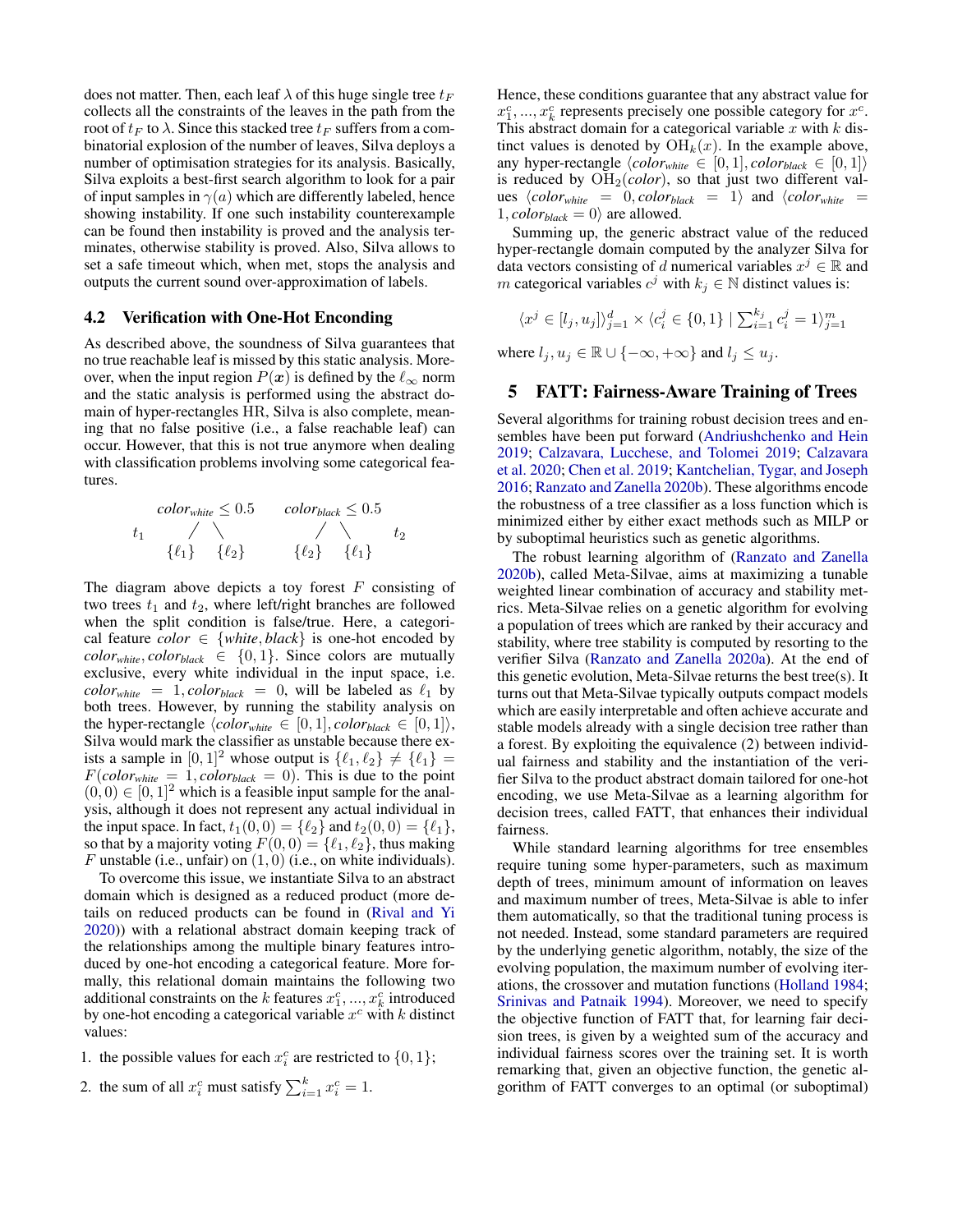solution regardless of the chosen parameters, which just affect the rate of convergence and therefore should be chosen for tuning its speed.

Crossover and mutation functions are two main distinctive features of the genetic algorithm of Meta-Silvae. The crossover function of Meta-Silvae combines two parent trees  $t_1$  and  $t_2$  by randomly substituting a subtree of  $t_1$  with a subtree of  $t_2$ . Also, Meta-Silvae supports two types of mutation strategies: grow-only, which only allows trees to grow, and grow-and-prune, which also allows pruning the mutated trees. Finally, let us point out that Meta-Silvae allows to set the basic parameters used by generic algorithms: population size, selection function, number of iterations. In our instantiation of Meta-Silvae to fair learning: the population size is kept fixed to 32, as the experimental evaluation showed that this provides an effective balance between achieved fairness and training time; the standard roulette wheel algorithm is employed as selection function; the number of iterations is typically dataset-specific.

## 6 Experimental Evaluation

We consider the main standard datasets used in the fairness literature and we preprocess them by following the steps of Ruoss et al. [\(Ruoss et al.](#page-7-4) [2020,](#page-7-4) Section 5) for their experiments on individual fairness for deep neural networks: (1) standardize numerical attributes to zero mean and unit variance; (2) one-hot encoding of all categorical features; (3) drop rows/columns containing missing values; and (4) split into train and test set. These datasets concern binary classification tasks, although our fair learning naturally extends to multiclass classification with no specific effort. We will make all the code, datasets and preprocessing pipelines of FATT publicly available upon publication of this work.

- Adult. The Adult income dataset [\(Dua and Graff](#page-7-20) [2017\)](#page-7-20) is extracted from the 1994 US Census database. Every sample assigns a yearly income (below or above \$50K) to an individual based on personal attributes such as gender, race, and occupation.
- Compas. The COMPAS dataset contains data collected on the use of the COMPAS risk assessment tool in Broward County, Florida [\(Angwin et al.](#page-6-11) [2016\)](#page-6-11). Each sample predicts the risk of recidivism for individuals based on personal attributes and criminal history.
- Crime. The Communities and Crime dataset [\(Dua and](#page-7-20) [Graff](#page-7-20) [2017\)](#page-7-20) contains socio-economic, law enforcement, and crime data for communities within the US. Each sample indicates whether a community is above or below the median number of violent crimes per population.
- German. The German Credit dataset [\(Dua and Graff](#page-7-20) [2017\)](#page-7-20) contains samples assigning a good or bad credit score to individuals.
- Health. The heritage Health dataset [\(https://www.kaggle.](https://www.kaggle.com/c/hhp) [com/c/hhp\)](https://www.kaggle.com/c/hhp) contains physician records and insurance claims. Each sample predicts the ten-year mortality (above or below the median Charlson index) for a patient.

Table [1](#page-4-0) displays size and distribution of positive samples for these datasets. As noticed by [\(Ruoss et al.](#page-7-4) [2020\)](#page-7-4),

<span id="page-4-0"></span>

|         |           |        | <b>Training Set</b> | <b>Test Set</b> |          |  |
|---------|-----------|--------|---------------------|-----------------|----------|--|
| dataset | #features | size   | positive            | size            | positive |  |
| adult   | 103       | 30162  | 24.9%               | 15060           | 24.6%    |  |
| compas  | 371       | 4222   | 53.3%               | 1056            | 55.6%    |  |
| crime   | 147       | 1595   | 50.0%               | 399             | 49.6%    |  |
| german  | 56        | 800    | 69.8%               | 200             | 71.0%    |  |
| health  | 110       | 174732 | 68.1%               | 43683           | 68.0%    |  |

Table 1: Overview of Datasets.

some datasets exhibit a highly unbalanced label distribution. For example, for the adult dataset, the constant classifier  $C(\mathbf{x}) = 1$  would achieve 75.4% test set accuracy and 100% individual fairness with respect to any similarity relation. Hence, we follow [\(Ruoss et al.](#page-7-4) [2020\)](#page-7-4) and we will evaluate and report the balanced accuracy of our FATT classifiers, i.e.,

| 0.5 <sub>1</sub> | <i>truePositive</i>                                    | <i>trueNegative</i>                     |  |
|------------------|--------------------------------------------------------|-----------------------------------------|--|
|                  | $\sqrt{\frac{truePositive + falseNegative}{truePost}}$ | trueNegative+falsePositive <sup>1</sup> |  |

#### <span id="page-4-1"></span>6.1 Similarity Relations

We consider four different types of similarity relations, as described by Ruoss et al. [\(Ruoss et al.](#page-7-4) [2020,](#page-7-4) Section 5.1). In the following, let  $I \subseteq \mathbb{N}$  denote the set of indexes of features of an individual after one-hot encoding.

- NOISE: Two individuals  $x, y \in X$  are similar when a subset of their (standardized) numerical features indexed by a given subset  $I' \subseteq I$  differs less than a given threshold  $\tau \geq 0$ , while all the other features are unchanged:  $(x, y) \in S_{noise}$  iff  $|x_i - y_i| \leq \tau$  for all  $i \in I'$ , and  $x_i = y_i$  for all  $i \in I \setminus I'$ . For our experiments, we consider  $\epsilon = 0.3$  in the standardized input space, e.g., for adult two individuals are similar if their age difference is at most 3.95 years.
- CAT: Two individuals are similar if they are identical except for one or more categorical sensitive attributes indexed by  $I' \subseteq I: (\boldsymbol{x},\boldsymbol{y}) \in S_{cat}$  iff  $\boldsymbol{x}_i = \boldsymbol{y}_i$  for all  $i \in I \setminus I$  $I'$ . For adult and german, we select the gender attribute. For compas, we identify race as sensitive attribute. For crime, we consider two individuals similar regardless of their state. Lastly, for health, neither gender nor age group should affect the final prediction.
- NOISE-CAT: Given noise and categorical similarity relations  $S_{noise}$  and  $S_{cat}$ , their union  $S_{noise}$ <sub>cat</sub>  $\triangleq S_{noise} \cup S_{cat}$ models a relation where two individuals are similar when some of their numerical attributes differ up to a given threshold while the other attributes are equal except some categorical features.
- CONDITIONAL-ATTRIBUTE: Here, similarity is a disjunction of two mutually exclusive cases. Consider a numerical attribute  $x_i$ , a threshold  $\tau \geq 0$  and two noise similarities  $S_{n_1}, S_{n_2}$ . Two individuals are defined to be similar if their *i*-th attributes are similar for  $S_{n_1}$  and are bounded by  $\tau$  or these attributes are above  $\tau$  and similar for  $S_{n_2}$ :  $S_{cond} \triangleq \{(\boldsymbol{x},\boldsymbol{y}) \in S_{n_1} \mid \boldsymbol{x}_i \leq \tau, \, \boldsymbol{y}_i \leq \tau\} \cup \{(\boldsymbol{x},\boldsymbol{y}) \in$  $S_{n_2}$   $\mid$   $\boldsymbol{x}_i > \tau,$   $\boldsymbol{y}_i > \tau$ }. For adult, we consider the median age as threshold  $\tau = 37$ , and two noise similarities based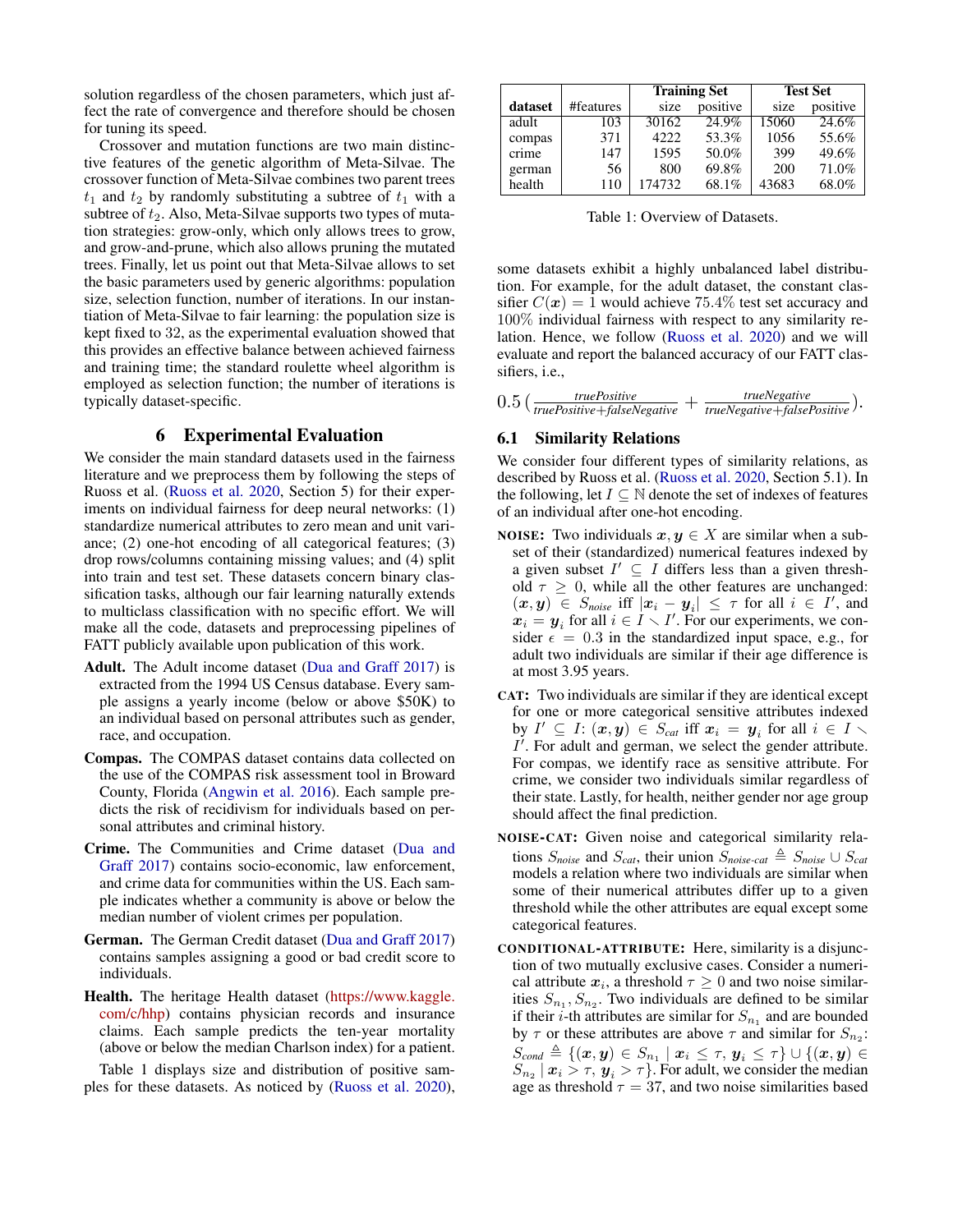on age with thresholds 0.2 and 0.4, which correspond to age differences of 2.63 and 5.26 years respectively. For german, we also consider the median age  $\tau = 33$  and the same noise similarities on age, that correspond to age differences of 0.24 and 0.47 years.

Note that our approach is not limited to supporting these similarity relations. Further domain-specific similarities can be defined and handled by our approach by instantiating the underlying verifier Silva with an appropriately overapproximating abstract domain to retain soundness. Moreover, if the similarity relation can be precisely represented in the chosen abstract domain, we also retain completeness.

#### 6.2 Setup

Our experimental evaluation compares CART trees and Random Forests with our FATT tree models. CARTs and RFs are trained by scikit-learn. We first run a preliminary phase for tuning the hyper-parameters for CARTs and RFs. In particular, we considered both entropy and Gini index as split criteria, and we checked maximum tree depths ranging from 5 to 100 with step 10. For RFs, we scanned the maximum number of trees (5 to 100, step 10). Cross validation inferred the optimal hyper-parameters, where the datasets have been split in 80% training and 20% validation sets. The hyperparameters of FATT (i.e, weights of accuracy and fairness in the objective function, type of mutation, selection function, number of iterations) by assessing convergence speed, maximum fitness value and variance among fitness in the population during the training phase. FATT trained single decision trees rather than forests, thus providing more compact and interpretable models. It turned out that accuracy and fairness of single FATT trees are already competitive, where individual fairness may exceed 85% for the most challenging similarities. We therefore concluded that ensembles of FATT trees do not introduce statistically significant benefits over single decision trees. Since FATT trees are stochastic by relying on random seeds, each experimental test has been repeated 1000 times and the results refer to their median value.

### 6.3 Results

<span id="page-5-0"></span>

|                |       | Acc. $%$    | Bal.Acc. % |             | Individual Fairness $fairT$ % |             |              |             |                  |             |  |
|----------------|-------|-------------|------------|-------------|-------------------------------|-------------|--------------|-------------|------------------|-------------|--|
|                |       |             |            |             | CAT                           |             | <b>NOISE</b> |             | <b>NOISE-CAT</b> |             |  |
| <b>Dataset</b> | RF    | <b>FATT</b> | <b>RF</b>  | <b>FATT</b> | <b>RF</b>                     | <b>FATT</b> | RF           | <b>FATT</b> | <b>RF</b>        | <b>FATT</b> |  |
| adult          | 82.76 | 80.84       | 70.29      | 61.86       | 91.71                         | 100.00      | 85.44        | 95.21       | 77.50            | 95.21       |  |
| compas         | 66.57 | 64.11       | 66.24      | 63.83       | 48.01                         | 100.00      | 35.51        | 85.98       | 30.87            | 85.98       |  |
| crime          | 80.95 | 79.45       | 80.98      | 79.43       | 86.22                         | 100.00      | 31.83        | 75.19       | 32.08            | 75.19       |  |
| german         | 76.50 | 72.00       | 63.62      | 52.54       | 91.50                         | 100.00      | 92.00        | 99.50       | 90.00            | 99.50       |  |
| health         | 85.29 | 77.87       | 83.27      | 73.59       | 7.84                          | 99.99       | 47.66        | 97.04       | 2.91             | 97.03       |  |
| Average        | 78.41 | 74.85       | 72.88      | 66.25       | 65.06                         | 100.00      | 58.49        | 90.58       | 46.67            | 90.58       |  |

Table 2: RF and FATT comparison.

Table [2](#page-5-0) shows a comparison between RFs and FATTs. We show accuracy, balanced accuracy and individual fairness with respect to the NOISE, CAT, and NOISE-CAT similarity relations as computed on the test sets  $T$ . As expected, FATT trees are slightly less accurate than RFs — 3.6% on average, which also reflects to balanced accuracy — but outperform them in every fairness test. On average, the fairness increment ranges between  $+35\%$  to  $+45\%$  among different similarity relations. Table [3](#page-5-1) shows the comparison for the

<span id="page-5-1"></span>conditional-attribute similarity, which applies to adult and german datasets only. Here, the average fairness increase of FATT models is  $+8.5\%$ .

|                | Individual Fairness $fair_T$ % |             |  |  |  |  |
|----------------|--------------------------------|-------------|--|--|--|--|
| <b>Dataset</b> | RF                             | <b>FATT</b> |  |  |  |  |
| adult          | 84.75                          | 94.12       |  |  |  |  |
| german         | 91.50                          | 99.50       |  |  |  |  |

Table 3: Comparison for conditional-attribute.

<span id="page-5-2"></span>

Figure 1: Accuracy (top) and Fairness (bottom).

Fig. [1](#page-5-2) shows the distribution of accuracy and individual fairness for FATT trees over 1000 runs of the FATT learning algorithm. This plot is for fairness with respect to noise-cat similarity, as this is the most challenging relation to train for (this is a consequence of [\(3\)](#page-2-1)). We can observe a stable behaviour for accuracy, with  $\approx 50\%$  of the observations laying within one percentile from the median. The results for fairness are analogous, although for compas we report a higher variance of the distribution, where the lowest observed fairness percentage is  $\approx 10\%$  higher than the corresponding one for RFs. We claim that this may depend by the high number of features in the dataset, which makes fair training a challenging task.

Table [4](#page-6-12) compares the size of RF and FATT models, defined as total number of leaves. It turns out that FATT tree models are orders of magnitude smaller and, thus, more interpretable than RFs (while having comparable accuracy and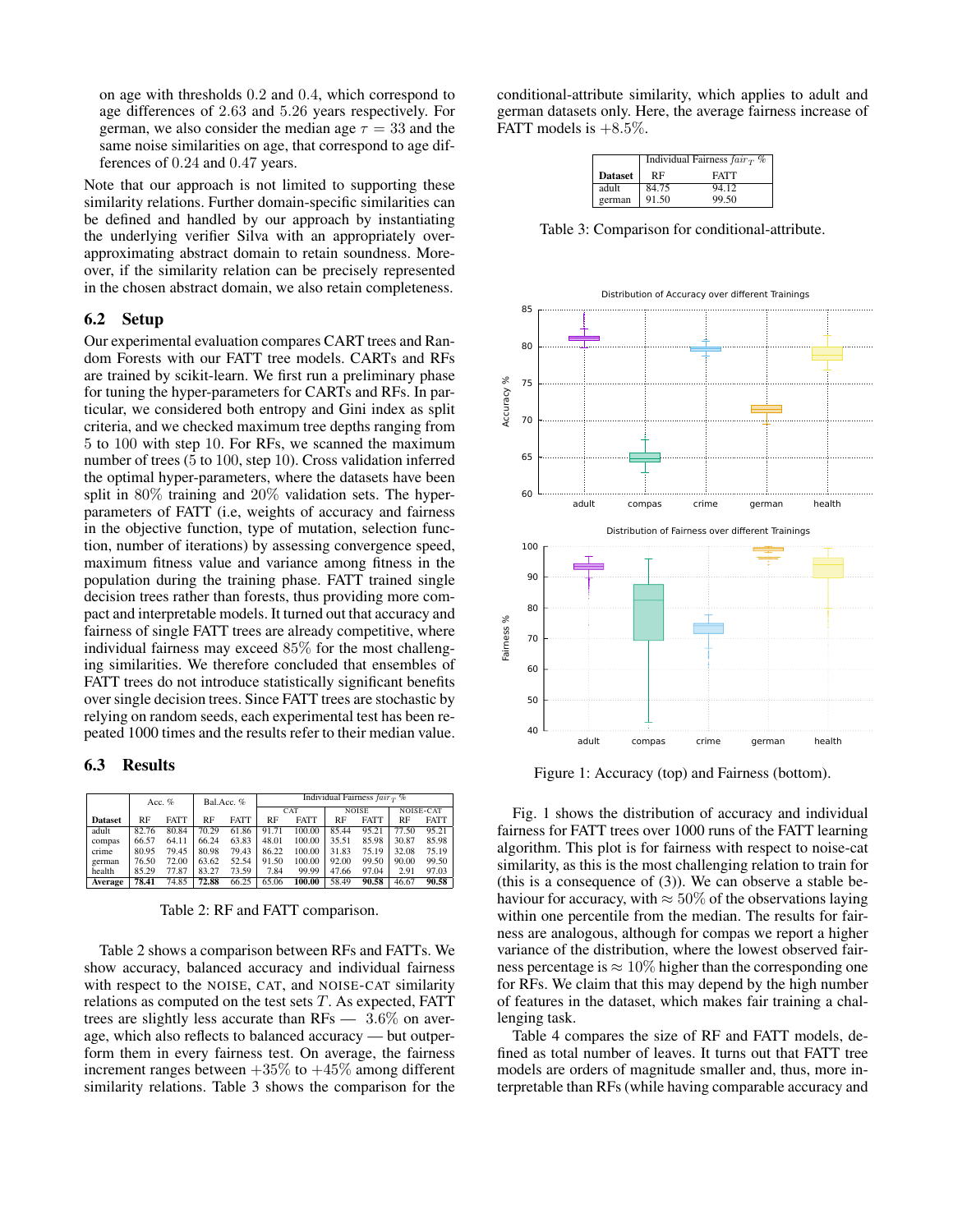<span id="page-6-12"></span>

|                | <b>Model size</b> |             | Avg. verification time per sample (ms) |      |              |             |           |             |  |  |
|----------------|-------------------|-------------|----------------------------------------|------|--------------|-------------|-----------|-------------|--|--|
|                |                   |             | CAT                                    |      | <b>NOISE</b> |             | NOISE-CAT |             |  |  |
| <b>Dataset</b> | RF                | <b>FATT</b> | <b>RF</b><br><b>FATT</b>               |      | RF           | <b>FATT</b> | RF        | <b>FATT</b> |  |  |
| adult          | 1427              | 43          | 0.03                                   | 0.02 | 0.03         | 0.02        | 0.03      | 0.02        |  |  |
| compas         | 147219            | 75          | 0.36                                   | 0.07 | 0.47         | 0.07        | 0.61      | 0.07        |  |  |
| crime          | 14148             |             | 0.12                                   | 0.07 | 2025.13      | 0.07        | 2028.47   | 0.07        |  |  |
| german         | 5743              |             | 0.06                                   | 0.03 | 0.06         | 0.02        | 0.07      | 0.03        |  |  |
| health         | 2558676           | 84          | 1.40                                   | 0.06 | 0.91         | 0.05        | 3.10      | 0.06        |  |  |

Table 4: Model sizes and verification times.

significantly enhanced fairness). Let us also remark that the average verification time per sample for our FATT models is always less than 0.01 milliseconds.

<span id="page-6-13"></span>

|                |          | <b>FATT</b> |                |          | <b>Natural CART</b> |      | <b>Hinted CART</b> |         |                |
|----------------|----------|-------------|----------------|----------|---------------------|------|--------------------|---------|----------------|
| <b>Dataset</b> | Acc. $%$ | Fair. %     | <b>Size</b>    | Acc. $%$ | Fair. %             | Size | Acc. $%$           | Fair. % | Size           |
| adult          | 80.84    | 95.21       | 43             | 85.32    | 77.56               | 270  | 84.77              | 87.46   | 47             |
| compas         | 64.11    | 85.98       | 75             | 65.91    | 22.25               | 56   | 65.91              | 22.25   | 56 l           |
| crime          | 79.45    | 75.19       | 11             | 77.69    | 24.31               | 48   | 77.44              | 60.65   | 8              |
| german         | 72.00    | 99.50       | $\overline{c}$ | 75.50    | 57.50               | 115  | 73.50              | 86.00   | 4 <sup>1</sup> |
| health         | 77.87    | 97.03       | 84             | 83.85    | 79.98               | 2371 | 82.25              | 93.64   | 100            |
| Average        | 74.85    | 90.58       | 43             | 77.65    | 52.32               | 572  | 76.77              | 70.00   | 43             |

Table 5: Decision trees comparison.

Finally, in Table [5](#page-6-13) compares FATT models with natural CART trees in terms of accuracy, size, and fairness with respect to the noise-cat similarity. While CARTs are approximately 3% more accurate than FATT on average, they are roughly half less fair and more than ten times larger.

It is well known that decision trees often overfit [\(Bramer](#page-6-14) [2007\)](#page-6-14) due to their high number of leaves, thus yielding unstable/unfair models. Post-training techniques such as tree pruning are often used to mitigate overfitting [\(Kearns and](#page-7-21) [Mansour](#page-7-21) [1998\)](#page-7-21), although they are deployed when a tree has been already fully trained and thus often pruning is poorly beneficial. As a byproduct of our approach, we trained a set of natural CART trees, denoted by Hint in Table [5,](#page-6-13) which exploits hyper-parameters as "hinted" by FATT training. In particular, in this "hinted" learning of CART trees, the maximum tree depth and the minimum number of samples per leaf are obtained as tree depth and minimum number of samples of our best FATT models. Interestingly, the results in Table [5](#page-6-13) show that these "hinted" decision trees have roughly the same size of our FATT trees, are approximately  $20\%$ more fair than natural CART trees and just 1% less accurate. Overall, it turns out that the general performance of these "hinted" CARTs is halfway between natural CARTs and FATTs, both in term of accuracy and fairness, while having the same compactness of FATT models.

## 7 Conclusion

We believe that this work contributes to push forward the use of formal verification methods in decision tree learning, in particular a very well known program analysis technique such as abstract interpretation is proved to be successful for training and verifying decision tree classifiers which are both accurate and fair, improve on state-of-the-art CART and random forest models, while being much more compact and interpretable. We also showed how information from our FATT trees can be exploited to tune the natural training process of decision trees. As future work we plan to extend fur-

ther our fairness analysis by considering alternative fairness definitions, such as group or statistical fairness.

## References

<span id="page-6-2"></span>Aghaei, S.; Azizi, M. J.; and Vayanos, P. 2019. Learning Optimal and Fair Decision Trees for Non-Discriminative Decision-Making. In *Proceedings of the Thirty-Third AAAI Conference on Artificial Intelligence, AAAI 2019*, 1418– 1426. AAAI Press. doi:10.1609/aaai.v33i01.33011418. URL [https://doi.org/10.1609/aaai.v33i01.33011418.](https://doi.org/10.1609/aaai.v33i01.33011418)

<span id="page-6-7"></span>Andriushchenko, M.; and Hein, M. 2019. Provably Robust Boosted Decision Stumps and Trees against Adversarial Attacks. In *Proc. 33rd Annual Conference on Neural Information Processing Systems (NeurIPS 2019)*.

<span id="page-6-11"></span>Angwin, J.; Larson, J.; Mattu, S.; and Kirchner, L. 2016. Machine Bias. *ProPublica, May* 23: 2016.

<span id="page-6-1"></span>Barocas, S.; and Selbst, A. D. 2016. Big Data's Disparate Impact. *California Law Review* 104: 671.

<span id="page-6-4"></span>Bertsimas, D.; and Dunn, J. 2017. Optimal classification trees. *Mach. Learn.* 106(7): 1039–1082. URL [http://dblp.](http://dblp.uni-trier.de/db/journals/ml/ml106.html#BertsimasD17) [uni-trier.de/db/journals/ml/ml106.html#BertsimasD17.](http://dblp.uni-trier.de/db/journals/ml/ml106.html#BertsimasD17)

<span id="page-6-14"></span>Bramer, M. 2007. Avoiding overfitting of decision trees. *Principles of data mining* 119–134.

<span id="page-6-3"></span>Breiman, L. 2001. Random Forests. *Machine Learning* 45(1): 5–32. doi:10.1023/A:1010933404324. URL [https:](https://doi.org/10.1023/A:1010933404324) [//doi.org/10.1023/A:1010933404324.](https://doi.org/10.1023/A:1010933404324)

<span id="page-6-6"></span>Breiman, L.; Friedman, J. H.; Olshen, R. A.; and Stone, C. J. 1984. *Classification and Regression Trees*. Wadsworth. ISBN 0-534-98053-8.

<span id="page-6-8"></span>Calzavara, S.; Lucchese, C.; and Tolomei, G. 2019. Adversarial Training of Gradient-Boosted Decision Trees. In *Proc. 28th ACM International Conference on Information and Knowledge Management (CIKM 2019)*, 2429–2432. ISBN 978-1-4503-6976-3. doi:10.1145/3357384.3358149. URL [http://doi.acm.org/10.1145/3357384.3358149.](http://doi.acm.org/10.1145/3357384.3358149)

<span id="page-6-9"></span>Calzavara, S.; Lucchese, C.; Tolomei, G.; Abebe, S. A.; and Orlando, S. 2020. TREANT: training evasion-aware decision trees. *Data Mining and Knowledge Discovery* doi:10.1007/s10618-020-00694-9. URL [https://doi.org/10.](https://doi.org/10.1007/s10618-020-00694-9) [1007/s10618-020-00694-9.](https://doi.org/10.1007/s10618-020-00694-9)

<span id="page-6-5"></span>Carlini, N.; and Wagner, D. A. 2017. Towards Evaluating the Robustness of Neural Networks. In *Proc. of 38th IEEE Symposium on Security and Privacy (S & P 2017)*, 39–57. doi: 10.1109/SP.2017.49. URL [https://doi.org/10.1109/SP.2017.](https://doi.org/10.1109/SP.2017.49) [49.](https://doi.org/10.1109/SP.2017.49)

<span id="page-6-10"></span>Chen, H.; Zhang, H.; Boning, D. S.; and Hsieh, C. 2019. Robust Decision Trees Against Adversarial Examples. In *Proc. 36th Int. Conf. on Machine Learning, (ICML 2019)*, 1122– 1131. URL [http://proceedings.mlr.press/v97/chen19m.html.](http://proceedings.mlr.press/v97/chen19m.html)

<span id="page-6-0"></span>Chouldechova, A. 2017. Fair Prediction with Disparate Impact: A Study of Bias in Recidivism Prediction Instruments. *Big Data* 5(2): 153–163. doi:10.1089/big.2016.0047. URL [https://doi.org/10.1089/big.2016.0047.](https://doi.org/10.1089/big.2016.0047)